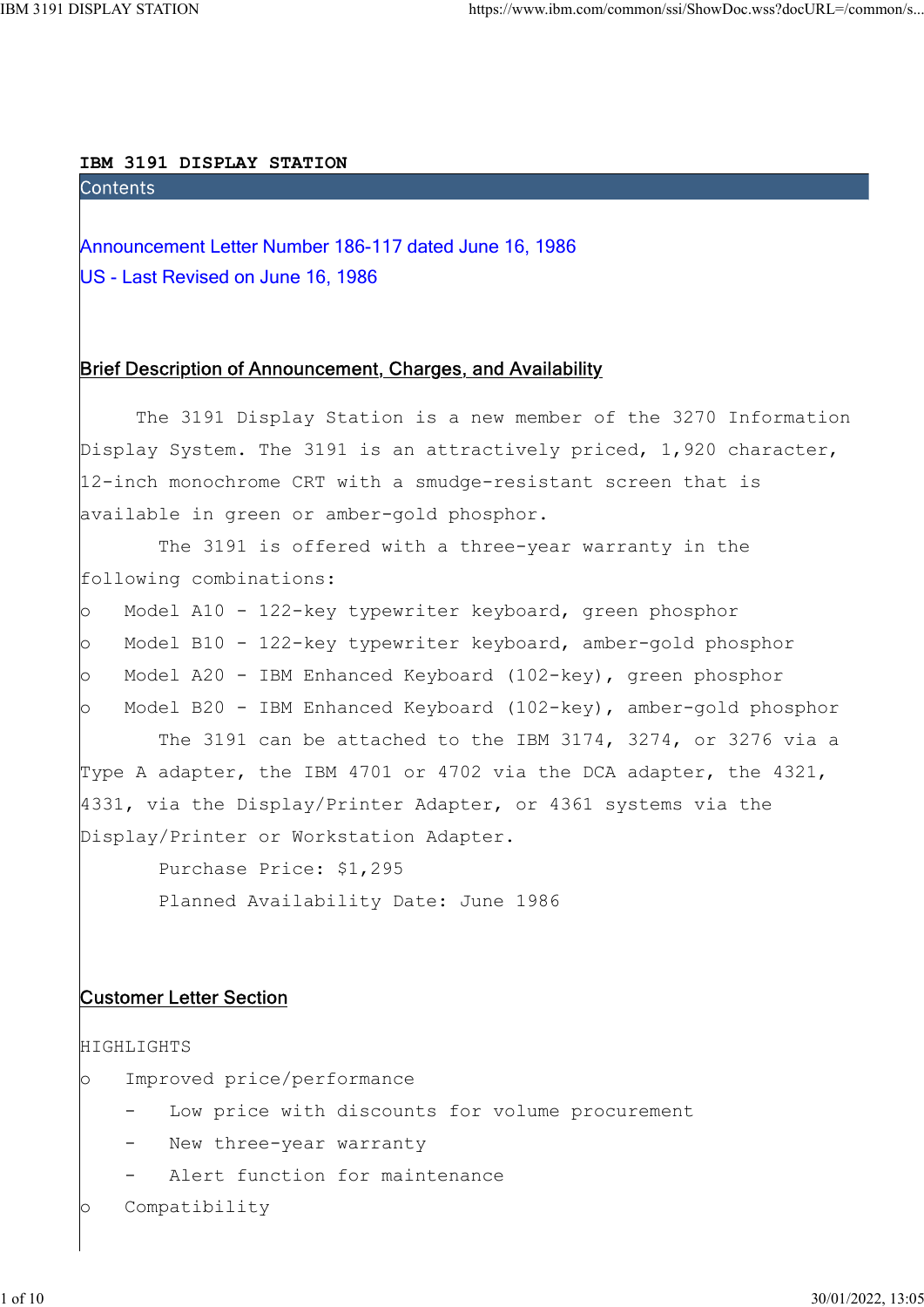IBM 3270 compatible

o Screen Characteristics

- 1,920 character screen (80 columns by 24 rows) plus operator information area
- Larger character size than IBM 3178
- Non-glare, 12-inch monochrome CRT with steady image
- Available in green or amber-gold phosphor
- Auto-dim feature

### o Keyboards

- IBM 122-key typewriter keyboard (modifiable)
- IBM enhanced keyboard (102-Key)
- Coiled keyboard cable
- Home row indicator keys

### o Ergonomics

- Smaller, lighter weight video unit
- Tilt/swivel pedestal
- Small footprint
- Low-profile keyboard with two angles of inclination DESCRIPTION

 The 3191 is a high-quality, monochrome CRT display station used in cluster configurations with the 3174, 3276, or 3274 for displaying alphanumeric data, and for entering data into and receiving data from System/360, System/370, 43XX, 303X, 308X, and 3090 Processors. It also attaches to the 4701 and 4702 via the Device Cluster Adapter and 43XX systems via the Display Printer Adapter or the 4361 via the Workstation Adapter. The System/8100 also supports the 3191 in alphanumeric mode when attached via 3274. The 3191 supports 1,920 characters in 80 columns by 24 rows.

The 3191 consists of the following workstation elements:

### Models and Models and Models and Models and Models and Models and Models and Models and Models and Models and Models and Models and Models and Models and Models and Models and Models and Models and Models and Models and Mo

|                        | A10 | <b>B10</b> | A20 | <b>B20</b> |
|------------------------|-----|------------|-----|------------|
| Video (green)          | X   |            | Χ   |            |
| Video (amber-gold)     |     | Χ          |     | Χ          |
| Logic                  | Χ   | Χ          | Χ   | Χ          |
| IBM 122-key typewriter |     |            |     |            |
| keyboard               | X   | Χ          |     |            |
| IBM enhanced keyboard  |     |            | Χ   | Χ          |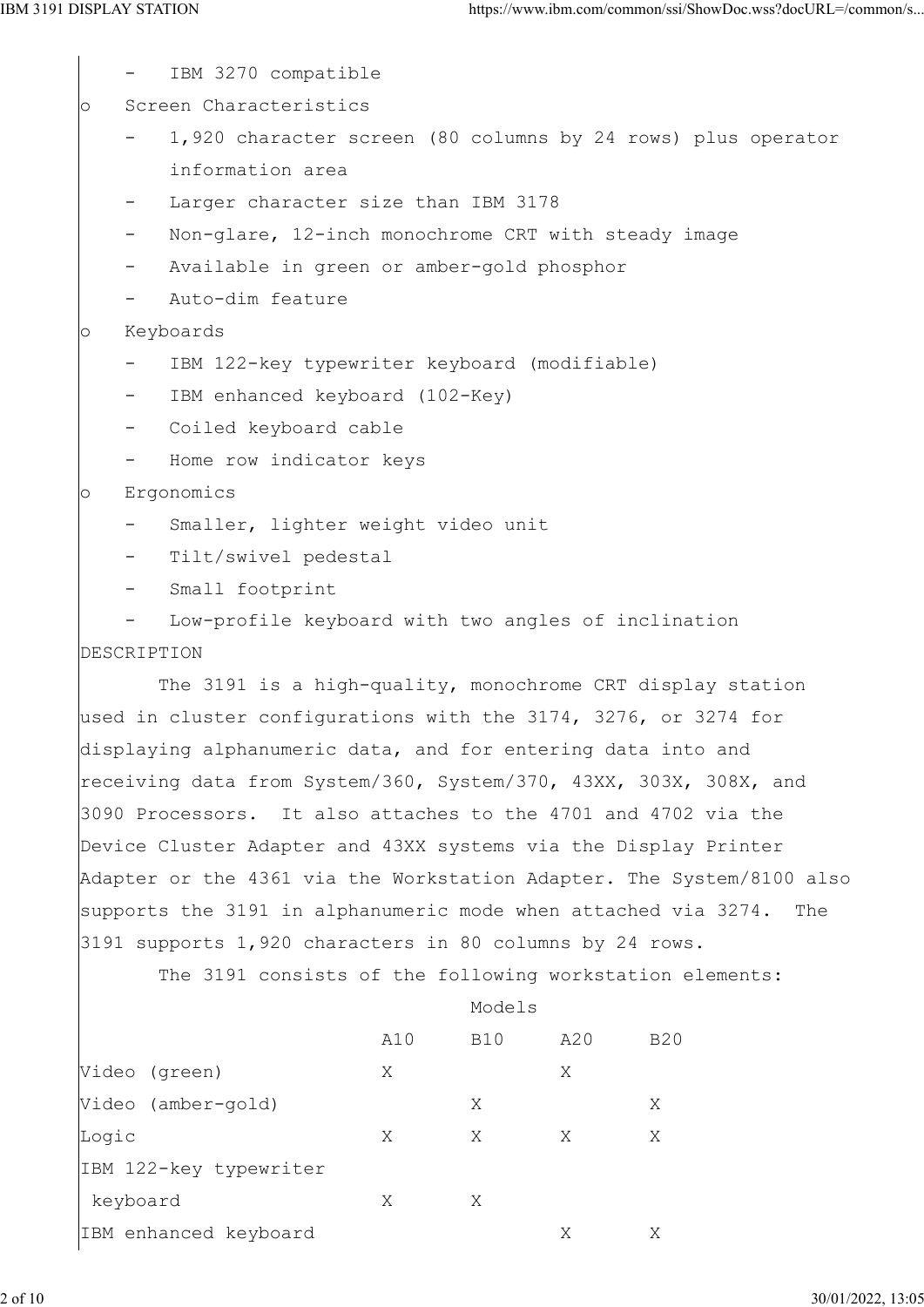|         | Pedestal                 | Χ                                                                 | X | X | X |  |
|---------|--------------------------|-------------------------------------------------------------------|---|---|---|--|
|         | Power cord 2.8 meters    |                                                                   |   |   |   |  |
|         | $(9.0 \text{ feet})$     | X                                                                 | X | X | X |  |
|         | Video cable              | Χ                                                                 | X | X | X |  |
| $\circ$ |                          | A typewriter style keyboard with either 102 keys on the IBM       |   |   |   |  |
|         |                          | Enhanced Keyboard or 122 (modifiable) keys on the typewriter      |   |   |   |  |
|         |                          | keyboard provide 24 program function keys, a numeric pad, and     |   |   |   |  |
|         | cursor-move keys.        |                                                                   |   |   |   |  |
|         |                          | A keyboard definition utility is supported in the 3191 to         |   |   |   |  |
|         |                          | allow definition of customer-specific 122-key typewriter keyboard |   |   |   |  |
|         |                          | layouts. A key cap removal tool is standard so that key caps can  |   |   |   |  |
|         | be changed conveniently. |                                                                   |   |   |   |  |
| $\circ$ |                          | The response time monitor, alert capability and entry assist are  |   |   |   |  |
|         |                          | supported on the 3274 with configuration support D and the 3174.  |   |   |   |  |
| $\circ$ |                          | Audible alarm, auto-dim, and security keylock are standard.       |   |   |   |  |
|         |                          | Security key is removable in both lock and unlock positions.      |   |   |   |  |
| O       |                          | Low-profile keyboard provides two angles of inclination (6 or 12  |   |   |   |  |
|         |                          | degrees) with coiled cable.                                       |   |   |   |  |
| $\circ$ | Screen Characteristics   |                                                                   |   |   |   |  |
|         |                          | The 12-inch CRT monochrome (green or amber-gold) display          |   |   |   |  |
|         |                          | provides a bright, steady presentation of 720 x 384 picture       |   |   |   |  |
|         |                          | elements in a viewable area of 220 mm (8.6 inches) by 143 mm      |   |   |   |  |
|         | $(5.6$ inches).          |                                                                   |   |   |   |  |
|         |                          | The etched, enhanced contrast CRT screen is designed to           |   |   |   |  |
|         |                          | reduce light reflections and fingerprint smudges to produce       |   |   |   |  |
|         |                          | high-quality, high-resolution output.                             |   |   |   |  |
| $\circ$ |                          | The video pedestal, a standard feature, provides 19.4 degrees of  |   |   |   |  |
|         |                          | tilt (plus 15 degrees to minus 4.4 degrees) and 180 degrees of    |   |   |   |  |
|         |                          | swivel (plus or minus 90 degrees from the center position) to     |   |   |   |  |
|         |                          | enable the display to be individually positioned.                 |   |   |   |  |
| $\circ$ |                          | Through the use of error indicators, offline tests and the        |   |   |   |  |
|         |                          | Customer Problem Solving Guide, the customer may isolate a        |   |   |   |  |
|         |                          | failing element for exchange or replacement.                      |   |   |   |  |
|         | PUBLICATIONS             |                                                                   |   |   |   |  |
| $\circ$ |                          | The following publications are available:                         |   |   |   |  |
|         | $\overline{\phantom{a}}$ | IBM 3191 Display Station Description (GA18-2457)                  |   |   |   |  |
|         |                          | IBM 3191 Display Station User's Guide (GA18-2454)*                |   |   |   |  |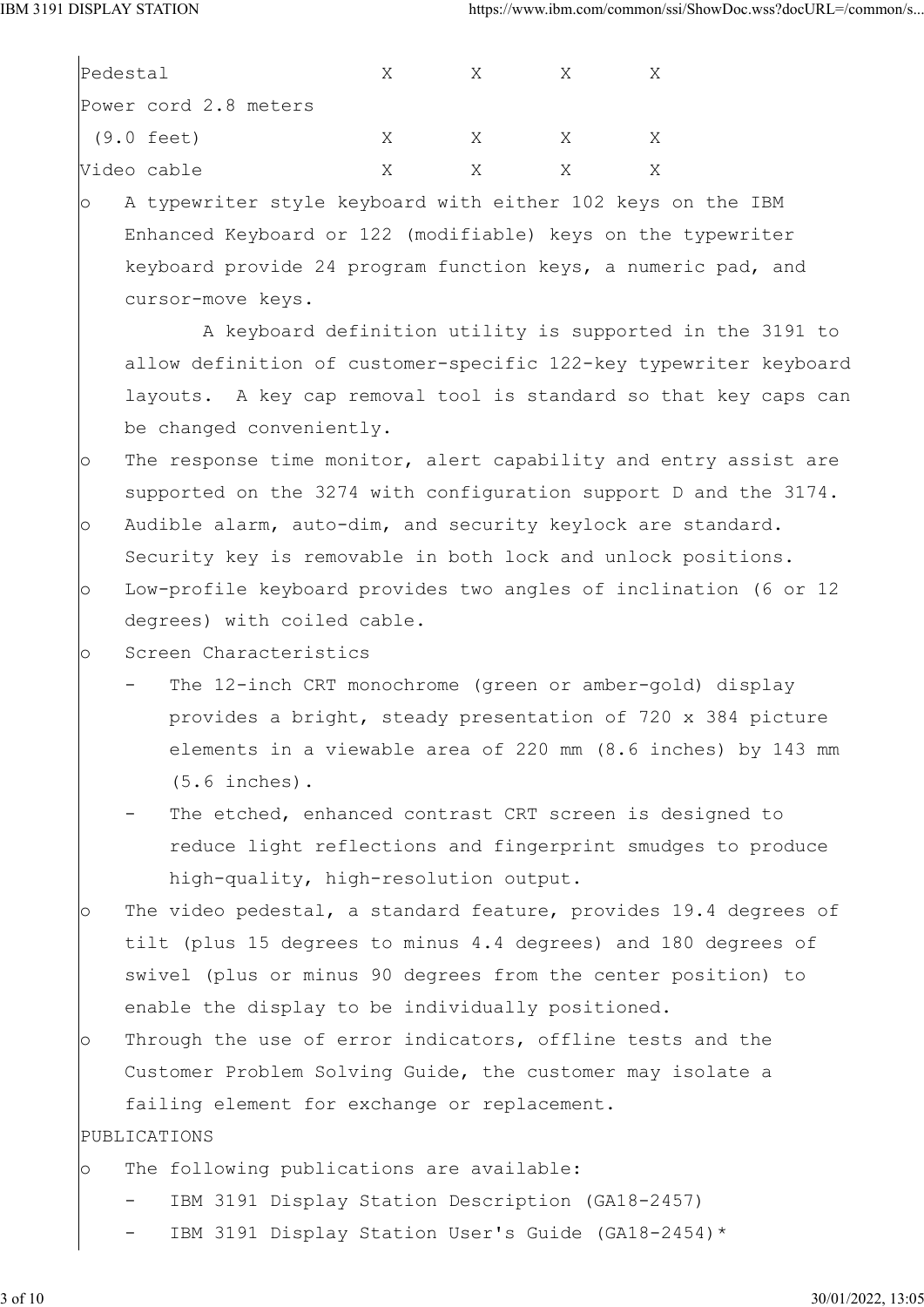IBM 3191 Display Station Set-up Instructions (GA18-2458)\* IBM 3191 Display Station Problem Solving Guide 1 (GA18-2455)\* IBM 3191 Display Station Problem Solving Guide 2 (GA18-2456)\* IBM 3191 Display Station Repair Center Maintenance Information (SY18-2152) A copy will be shipped with each machine. SCHEDULE Planned general availability is June 1986. TECHNICAL INFORMATION SPECIFIED OPERATING ENVIRONMENT o Air Temperature - 10 degrees to 40.6 degrees C (50 degrees to 105 degrees F) o Humidity  $- 8 - 80$ % RH o FCC Class: C Operating environments of configurable input/output (I/O) units are different. SYSTEM ATTACHMENT: The 3191 attaches to 360, 370, 43XX, 303X, 308X, and 3090 series processors via the 3174, 3274, or 3276. It also attaches to System/8100 via a 3274. Attachment is by the same type of coax cable that is used to attach an IBM 3178, 3179 Model 1, 3180 Model 1, 3278, or 3279. Attachment may also be made by twisted-pair cable that has been approved for display attachment. SOFTWARE SUPPORT: The 3191 is data stream compatible with the 3178. All host programs that operate with the 3178 will operate with the 3191 in the same way. COMPATIBILITY AND MIGRATION: The 3191 is data stream-compatible with today's 3178 displays in alphanumeric application environments. The 3191 will accept 3270 data streams and will run existing alphanumeric applications unmodified in their current screen size. No programming changes are required of current alphanumeric applications unless required functions are not available with the 3191 (for example, magnetic readers, light pen, encryption/decryption, or unsupported screen sizes). PREREQUISITES: The 3191 Models A10 and B10 in emulation mode (emulating the 3278 Model 2) must be attached to one of the following: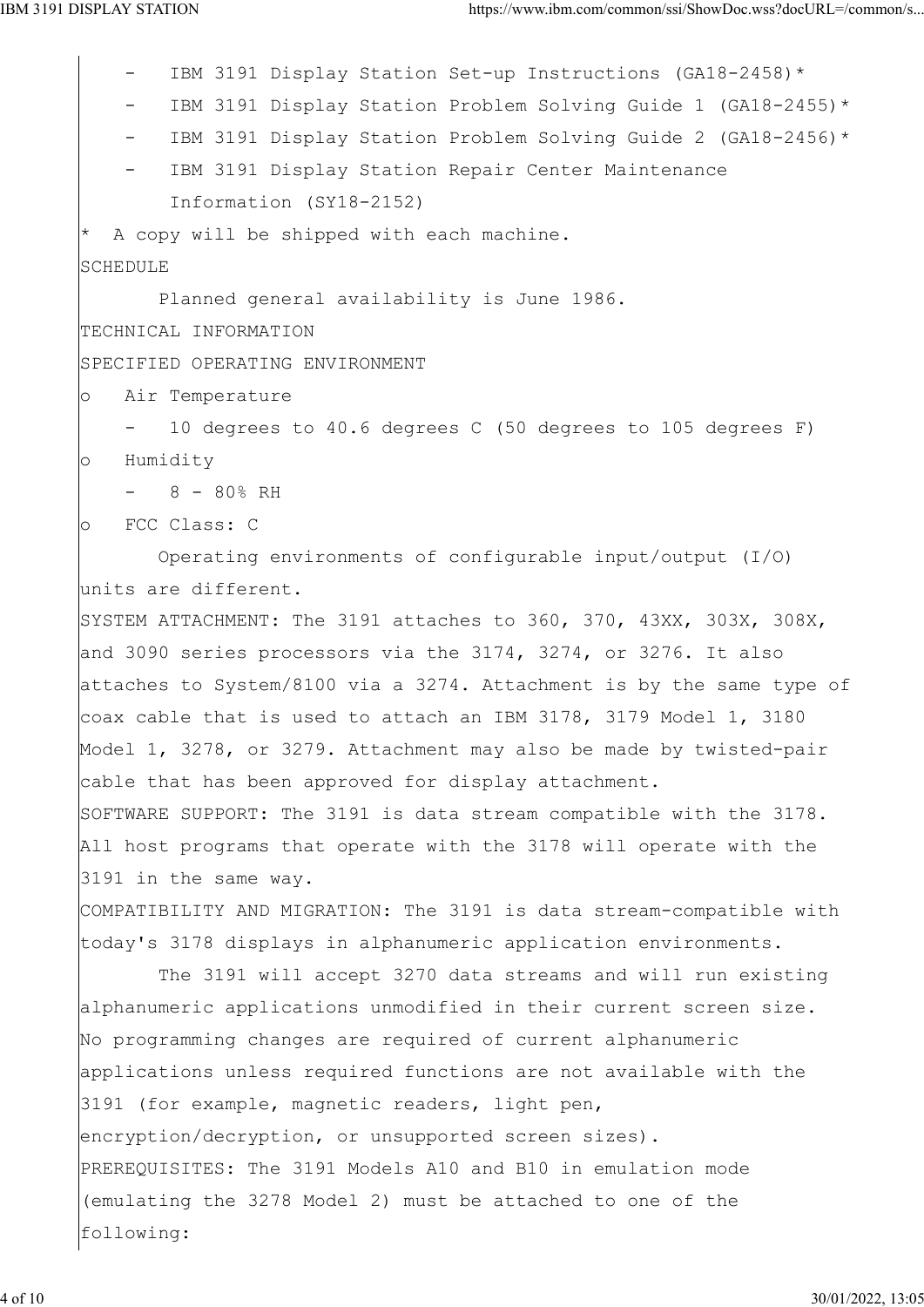o IBM 3274 Control Unit Model 1A, 1B, 1C, 1D, 21A, 21B, 21C, 21D, 31A, 31C, 31D, 41A, 41C, 41D, 51C, or 61C o IBM 3174 Models 1L, 1R, 2R, 3R, 51R, 52R, or 53R o 3276 Model 2, 3, 4, 11, 12, 13, or 14 o 4321 (Display/Printer Adapter) o 4331 (Display/Printer Adapter) o 4361 (Display/Printer Adapter or Workstation Adapter) o 4701 Finance Communication Controller (Device Cluster Adapter) o 4702 Branch Automation Processor (Device Cluster Adapter) The 3191 Models A10 and B10 in native mode must be attached to the 3274 Control Unit with configuration support D, microcode Release 63 or higher. This level of support is also required for changing the layout of the 122-key typewriter keyboard. The 3191 Models A20 and B20 operate in native mode only and must be attached to an 3274 Control Unit (with configuration support D, microcode Release 65 or higher and 3274 RPQ #7L0825). The 3191 Models A20 and B20 operate in native mode with the new 3174 Control Unit. LIMITATIONS: The following are not available: o RPQs o Magnetic reader control and accessories o Monocase switch o Selector light pen o Video output For model limitations, see the Prerequisites section. The following items should be taken into consideration when selecting the 3191 keyboard: o 122-Key Typewriter Keyboard Only keyboard available for 3276, 47XX, 43XX, and 3274s with configuration support A, B, or C. Only option if modification of keyboard is a requirement. The 3274 must have configuration support D for modification of keyboard. Similar layout to the IBM 3179, 3180, 3290, and 3270-PC. o 102-Key Enhanced Keyboard Requires configuration support D on 3274s Release 65 or higher and RPQ 7L0825.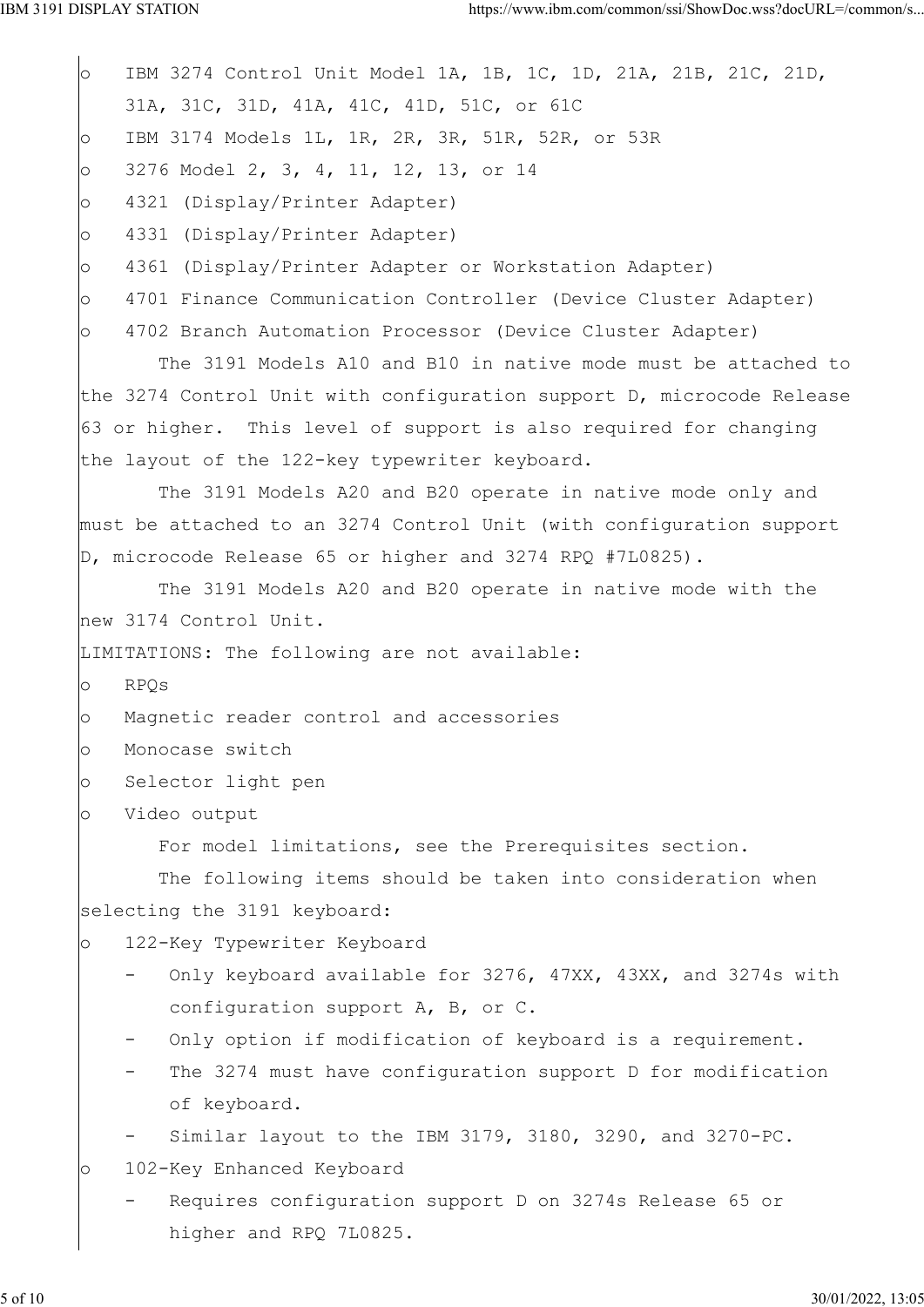PLANNING INFORMATION

CUSTOMER RESPONSIBILITY: The 3191 is designated as a customer set-up (CSU) machine. A detailed copy of the set-up instructions (GA18-2458) will be shipped with the machine.

 Customers are responsible for all modifications they make to the IBM 3191 keyboard.

 Customers are responsible for handling any keyboard changes necessary in the event of a maintenance action. That is, the customer should remove all special key caps prior to submitting a keyboard for exchange. A keyboard with the standard layout will be returned to the customer.

PHYSICAL PLANNING: See the IBM 3191 Display Station Description (GA18-2457) for detailed physical planning information.

POWER RATINGS AND LINE CORD: Power - 120V AC, 1-phase, 3-wire, 60Hz; a 2.8 meter (9.0 foot) line cord with non-locking plug is available as standard. A 1.8 meter (6 foot) line cord with non-locking plug is also available.

PERFORMANCE: The 3191 will have performance characteristics equal to or better than other 3270 display stations.

 For more information, contact your IBM marketing representative.

SECURITY, AUDITABILITY, AND CONTROL

 Data security functions provided by the 3191 are non-display field control (specified in the attribute byte) and the security keylock. User management is responsible for implementation of these functions.

 If sensitive data is sent over external communications facilities, user management may wish to pursue the application of cryptography. For more information on data security controls, see Data Security Controls and Procedures (G320-5649). TERMS, CONDITIONS, AND CHARGES TERMS AND CONDITIONS PRODUCT AVAILABILITY STATUS: New product available ELIGIBLE MACHINE UNDER ALTERNATIVE CERTIFICATION FOR IBM MACHINES: Yes CUSTOMER SET-UP: Yes, one day.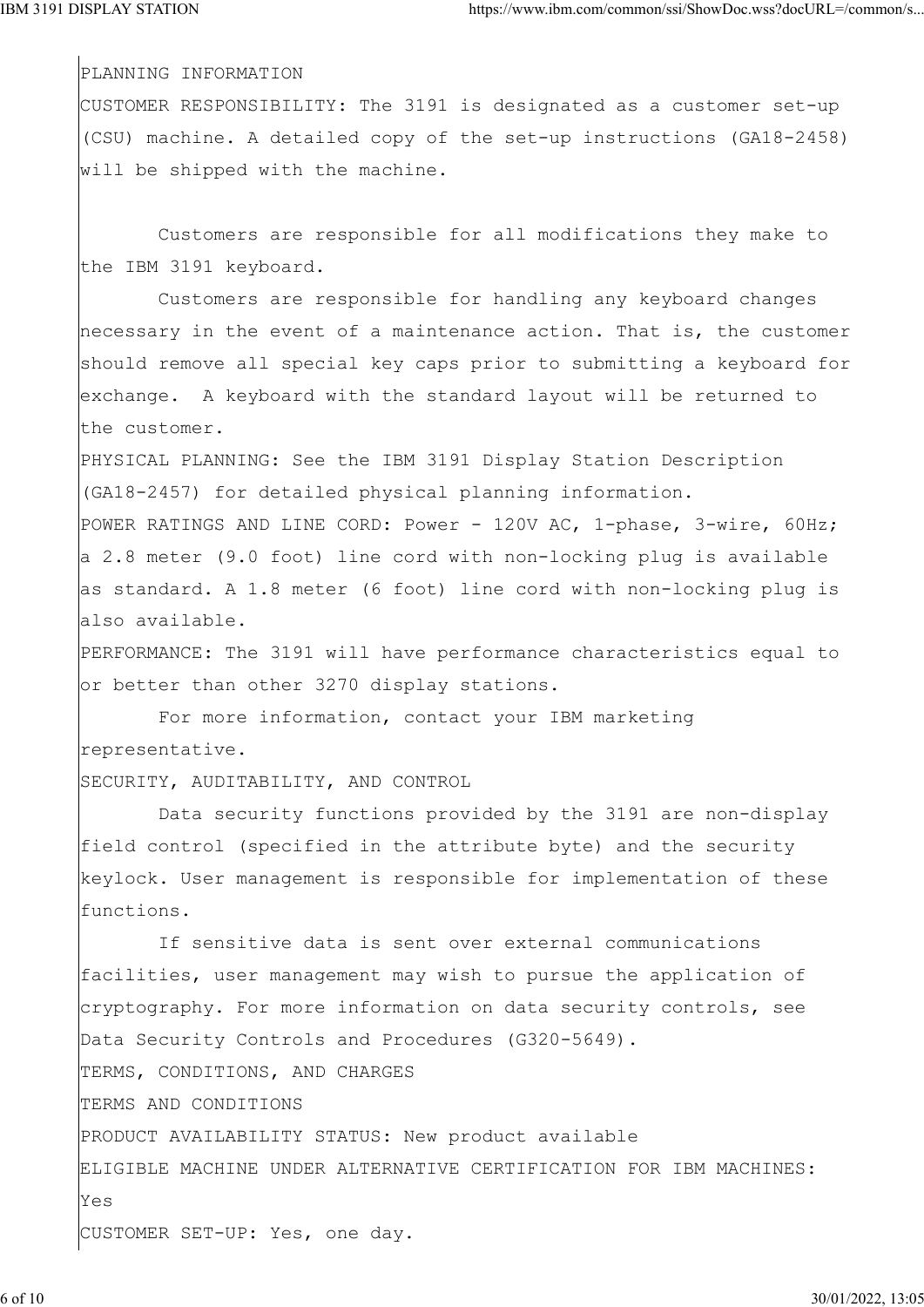VOLUME PROCUREMENT AMENDMENT (VPA): Customers who currently have an IBM Workstation VPA Exhibit 32WS in effect may purchase the 3191 and receive the discount available under Category A, Discount Group 3.

 Customers who currently have an Information Display System VPA Exhibit #3270 in effect may purchase the 3191 and receive the discount available under Category B. (The 3178 Discount Table in 3270-12 or later exhibits does not apply to 3191 commitments.)

 For further information regarding volume orders, contact your IBM marketing representative.

EDUCATIONAL ALLOWANCE: An educational allowance of 15% is available to qualifying institutions in accordance with the Educational Allowance Amendment. The educational allowance is not additive to any other discount or allowance.

WARRANTY PERIOD: Three years

TYPES OF SERVICE:

o Warranty

- IBM On-Site Exchange (IOE)

o IBM Maintenance Agreement

- IBM On-Site Exchange (IOE)

Customer On-Site Exchange (COE)

HOURLY/EXCHANGE SERVICE: IBM On-Site Exchange hourly service is available at IBM's hourly service rates, one hour minimum, machine element exchange price and travel expense.

 IBM Customer Carry-In Repair hourly service is available through IBM Service/Exchange at the applicable machine element exchange price.

REPAIR IDENTIFICATION TAG: The repair identification tag is used to identify each element (logic, video and keyboard) of all element exchange products. The repair identification tag is used by IBM for service entitlement. Only the type and serial number of the product is stored in IBM's entitlement system. Therefore, the repair identification tag is used to tie the logic, video, and keyboard elements to the product type and serial number.

 The required number of repair identification tags are attached to one of the elements when it is shipped from the factory. The repair identification tags must be removed from this element and installed on each element during initial set-up. Detail information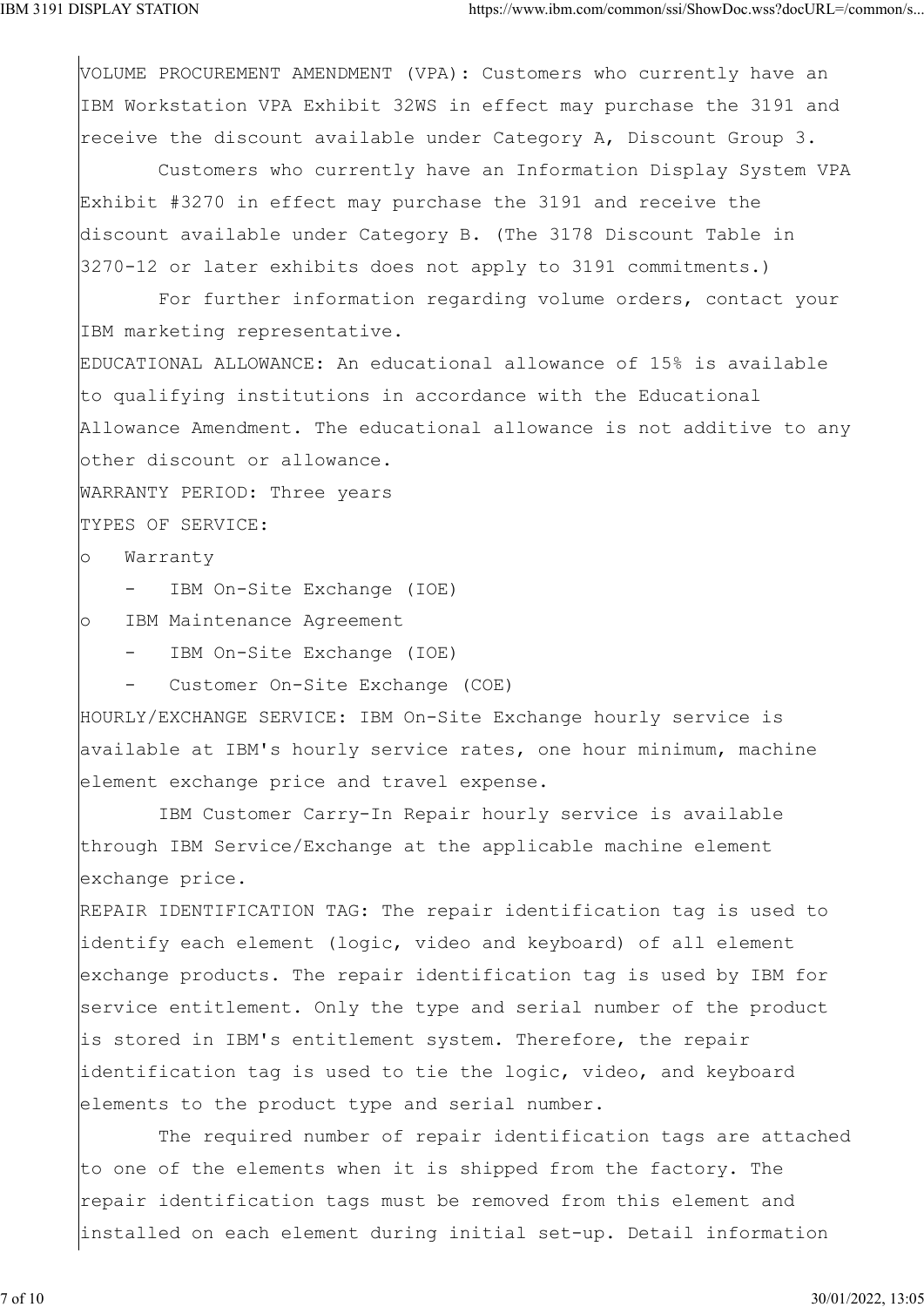$|$ on where to install the repair identification tags is contained in the Display Station Set-Up Instruction Manual which is shipped with each element exchange product. Please refer to the set-up manual for the exact location of the repair identification tags. ON-SITE ASSISTANCE: If the customer desires on-site assistance to perform Customer Problem Analysis and Resolution (CPAR) or customer set-up, the customer calls the Service/Exchange Communication Center at (800) 428-2569. IBM will assist the customer on-site in performing problem solving procedures using the same documentation available to the customer. All on-site assistance is provided at an hourly service basis at the applicable hourly rates and terms. MACHINE GROUP: A IBM HOURLY SERVICE RATE CLASSIFICATION: 1 PRE-INSTALLATION TEST ALLOWANCE: None IBM CREDIT CORPORATION FINANCING: IBM Credit Corporation term leases and installment payment plans are available. **CHARGES** 

|          |                    | Annual Minimum |  |
|----------|--------------------|----------------|--|
|          | Maintenance Charge |                |  |
|          | IBM                | Customer       |  |
|          | On-Site            | On-Site        |  |
|          | Exchange           | Exchange       |  |
| Purchase | (IOE)              | (COE)          |  |
| Price*   | (19830)            | (19824)        |  |
| \$1,295  | \$40               | \$30           |  |
| 1,295    | 40                 | 30             |  |
| 1,295    | 40                 | 30             |  |
| 1,295    | 40                 | 30             |  |
|          | Model              |                |  |

 Note: For 3191 Display Stations installed in Chicago, specify no-charge feature code #9986 for a six-foot power cord.

Upon request, the 3191 is available with a three-month warranty at the purchase price of \$1,235. The type of warranty service is IBM On-Site Exchange. For further information about ordering, contact your IBM marketing representative.

Machine Element Charges:

Purchase and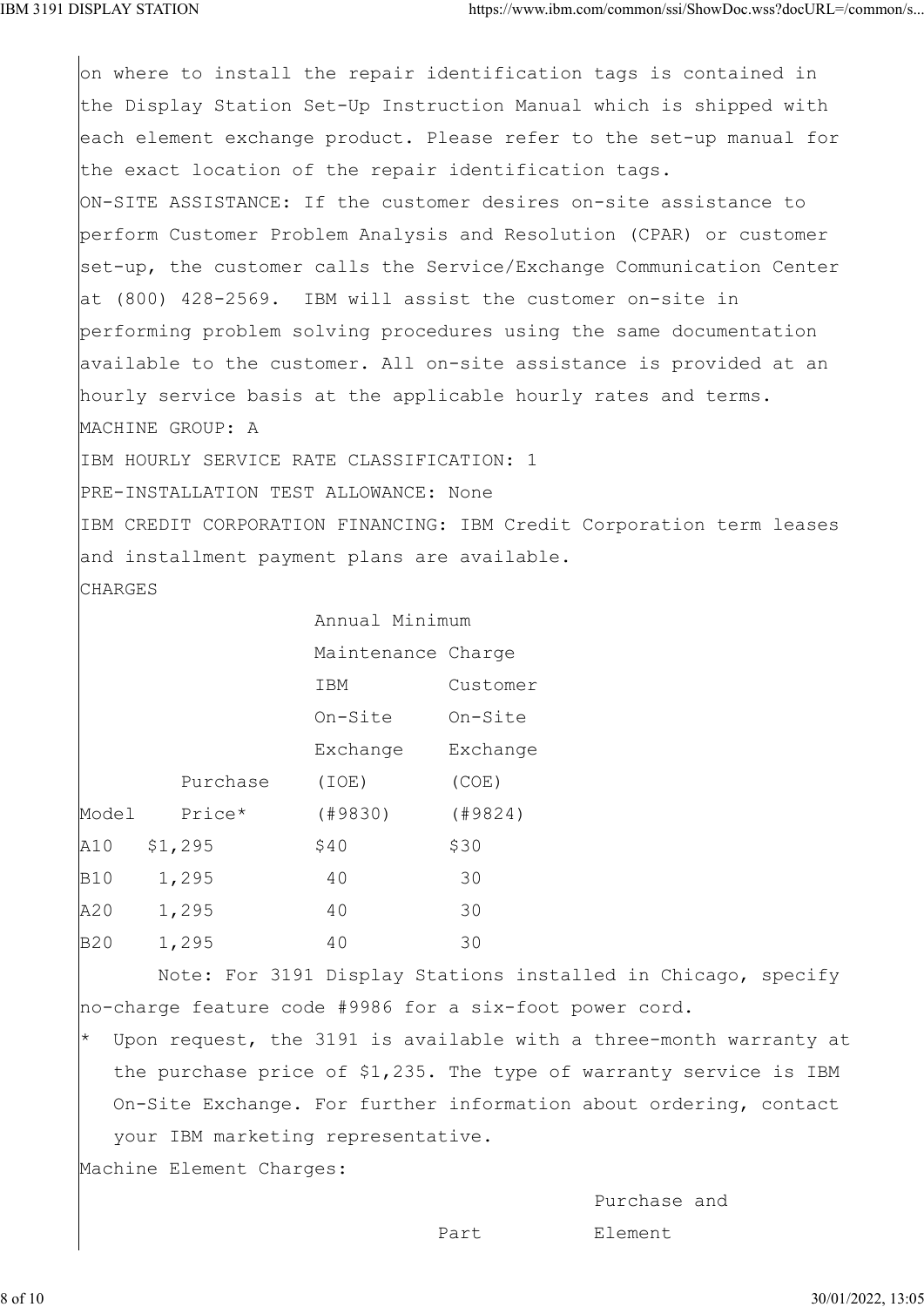| Description                                                                | Number    | Exchange Price |
|----------------------------------------------------------------------------|-----------|----------------|
| Video (green)                                                              | 67X0217** | \$290          |
| Video (amber-gold)                                                         | 67X0150** | 290            |
| Logic                                                                      | 6238033   | 650            |
| IBM Enhanced Keyboard                                                      | 1390123   | 295            |
| 122-key typewriter keyboard 1390238                                        |           | 295            |
| Pedestal                                                                   | 6238060   | 20             |
| Line cord - 2.8M (9 foot) 6952297                                          |           | 10             |
| Line $\text{cord}$ - 1.8M (6 foot) 6952298                                 |           | 10             |
| Video cable                                                                | 6165557   | 30             |
| $\star \star$<br>These elements will not be available until August 1, 1986 |           |                |
| Accessories:                                                               |           |                |
|                                                                            | Part      | Purchase       |
|                                                                            | Number    | Price          |
| Switch Control Unit                                                        | 6052157   | \$85           |
| Clear Lens Keycaps/Paper                                                   |           |                |
| Inserts/Removal Tool                                                       | 6341707   | 50             |
| Blank Keycaps (Light) and                                                  |           |                |
| Removal Tool                                                               | 1351710   | 25             |
| Blank Keycaps (Dark) and                                                   |           |                |
| Removal Tool                                                               | 1351728   | 25             |
| Keycap Removal Tools (6)                                                   | 1351717   | 11             |
| Paper Inserts (150 Light                                                   |           |                |
| and 150 Gray)                                                              | 6341704   | 30             |
| Data Entry Keycap Kit                                                      |           |                |
| $(U.S.$ English)                                                           | 1351741   | 30             |
| 3178 Model 2 Keycap Kit                                                    | 1351742   | 30             |
| 3178 Model 3 Keycap Kit                                                    | 1391244   | 30             |
| Blank Keyboard Overlay for                                                 |           |                |
| Model A10 or B10                                                           | 6341703   | 40             |
| Blank Keyboard Overlay for                                                 |           |                |
| Model A20 or B20                                                           | 6238058   | 40             |
| Set-up/Ext Sel Overlay for:                                                |           |                |
| Model A10 or B10                                                           | 6342112   | 40             |
| Model A20 or B20                                                           | 64X9937   | 40             |
| Key Blanks for Security                                                    |           |                |
| Keylock+ (10)                                                              |           |                |
|                                                                            |           |                |